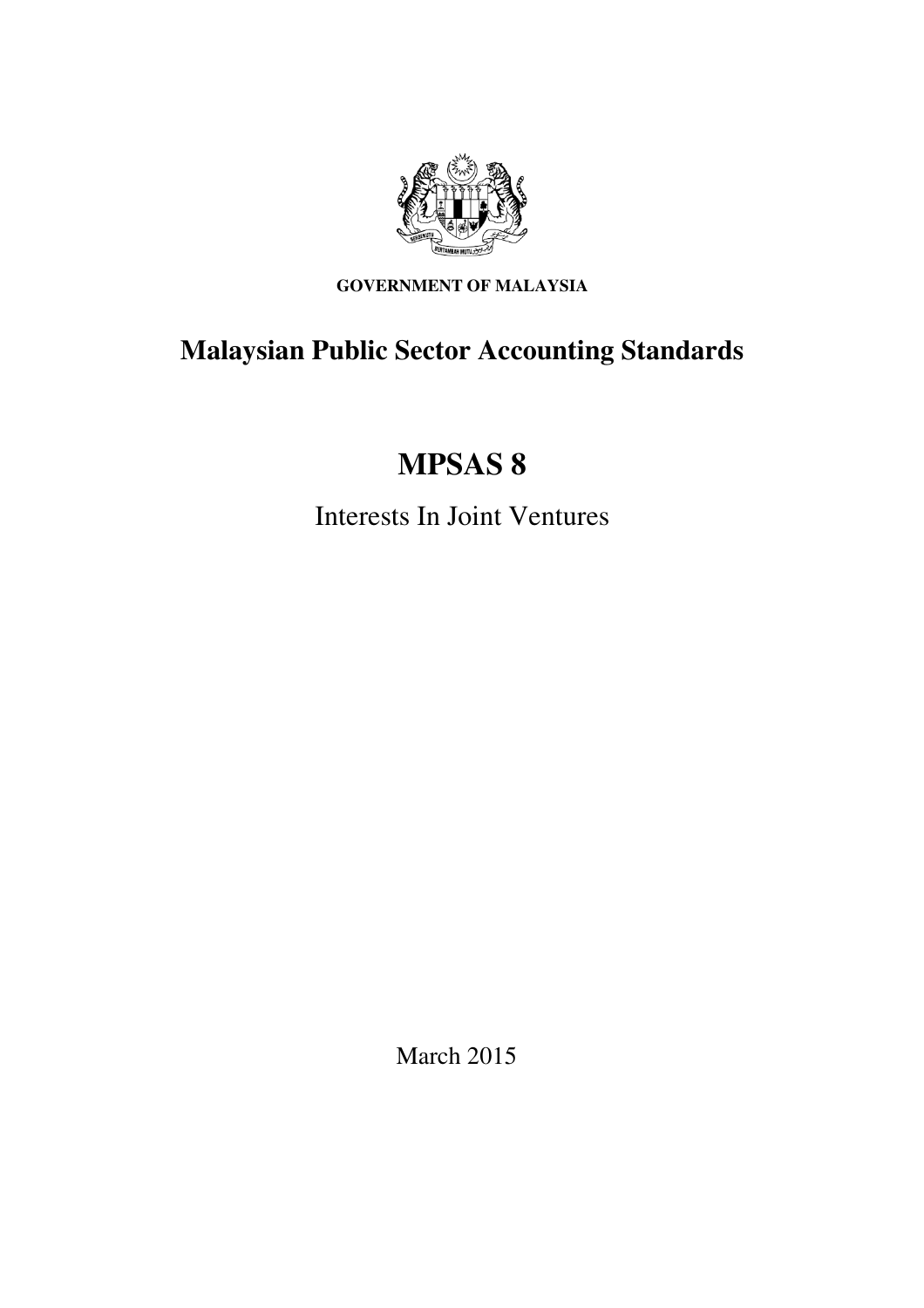## **MPSAS 8 - Interests In Joint Ventures**

#### **Acknowledgment**

The Malaysian Public Sector Accounting Standard (MPSAS) is based on International Public Sector Accounting Standard (IPSAS) 8, *Interests In Joint Ventures* from the Handbook of International Public Sector Accounting Pronouncements of the International Public Sector Accounting Standards Board, published by the International Federation of Accountants (IFAC) in June 2013 and is used with permission of IFAC.

Handbook of International Public Sector Accounting Pronouncements © 2013 by the International Federation of Accountants (IFAC). All rights reserved.

Prepared by: Accountant General's Department No. 1, Persiaran Perdana Kompleks Kementerian Kewangan Presint 2, Pusat Pentadbiran Kerajaan Persekutuan 62594 Putrajaya

Tel : 03-88821000 Faks : 03-88821765 Web: http://www.anm.gov.my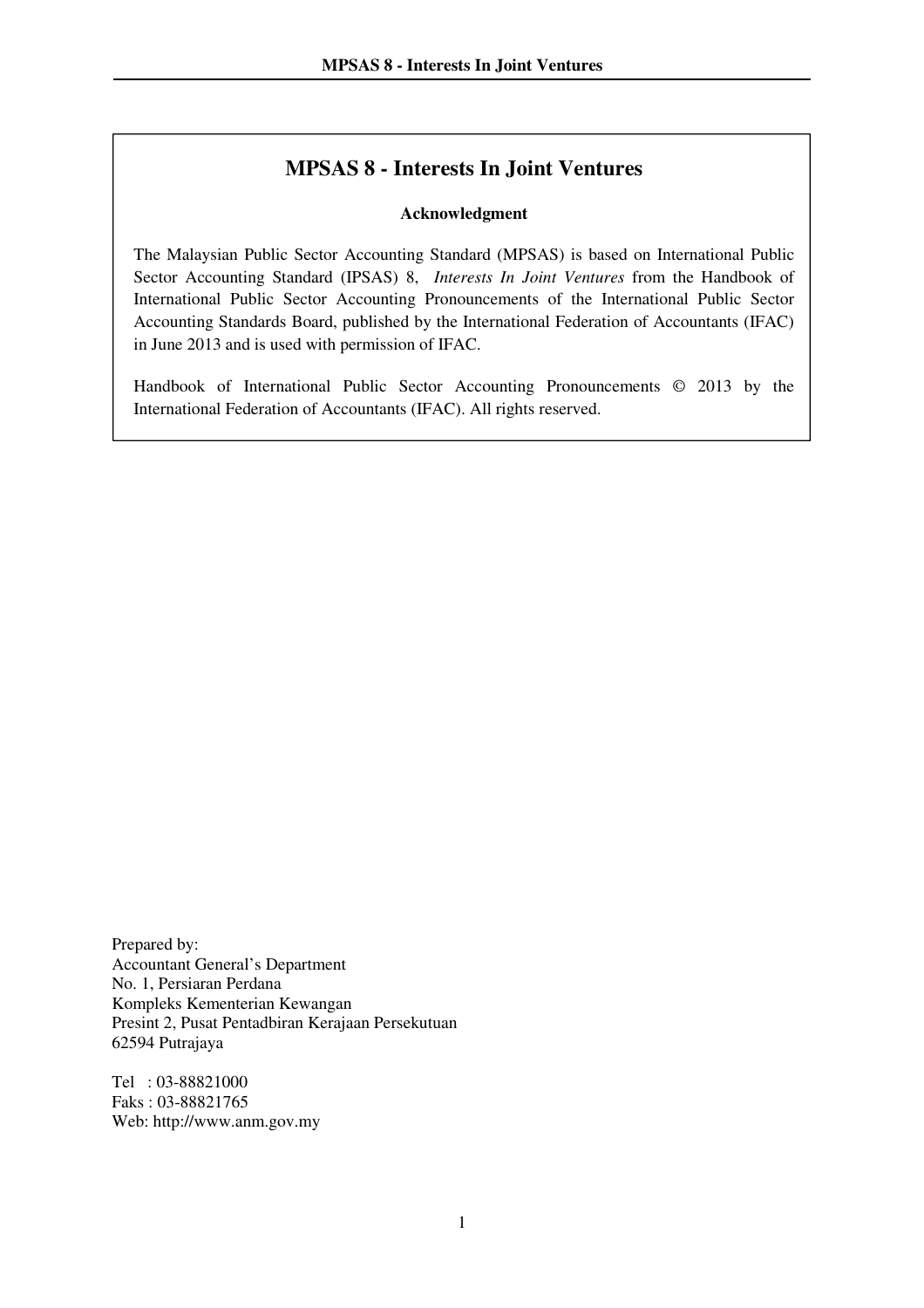# **MPSAS 8 - INTERESTS IN JOINT VENTURES**

## **CONTENTS**

|                                                                   | Paragraph |
|-------------------------------------------------------------------|-----------|
|                                                                   | $1 - 5$   |
|                                                                   | $6 - 16$  |
|                                                                   | $7 - 10$  |
|                                                                   | $11 - 12$ |
|                                                                   | 13        |
|                                                                   | $14 - 16$ |
|                                                                   | $17 - 21$ |
|                                                                   | $22 - 28$ |
|                                                                   | $29 - 53$ |
|                                                                   | $35 - 51$ |
|                                                                   | $35 - 42$ |
|                                                                   | $43 - 46$ |
| Exceptions to Proportionate Consolidation and Equity Method       | $47 - 51$ |
|                                                                   | $52 - 53$ |
|                                                                   | $54 - 56$ |
| Reporting Interests in Joint Ventures in the Financial Statements |           |
|                                                                   | $57 - 58$ |
|                                                                   | $59 - 60$ |
|                                                                   | $61 - 64$ |
|                                                                   | $65 - 68$ |
|                                                                   | $69 - 70$ |
|                                                                   | 71        |
| Comparison with IPSAS 8                                           |           |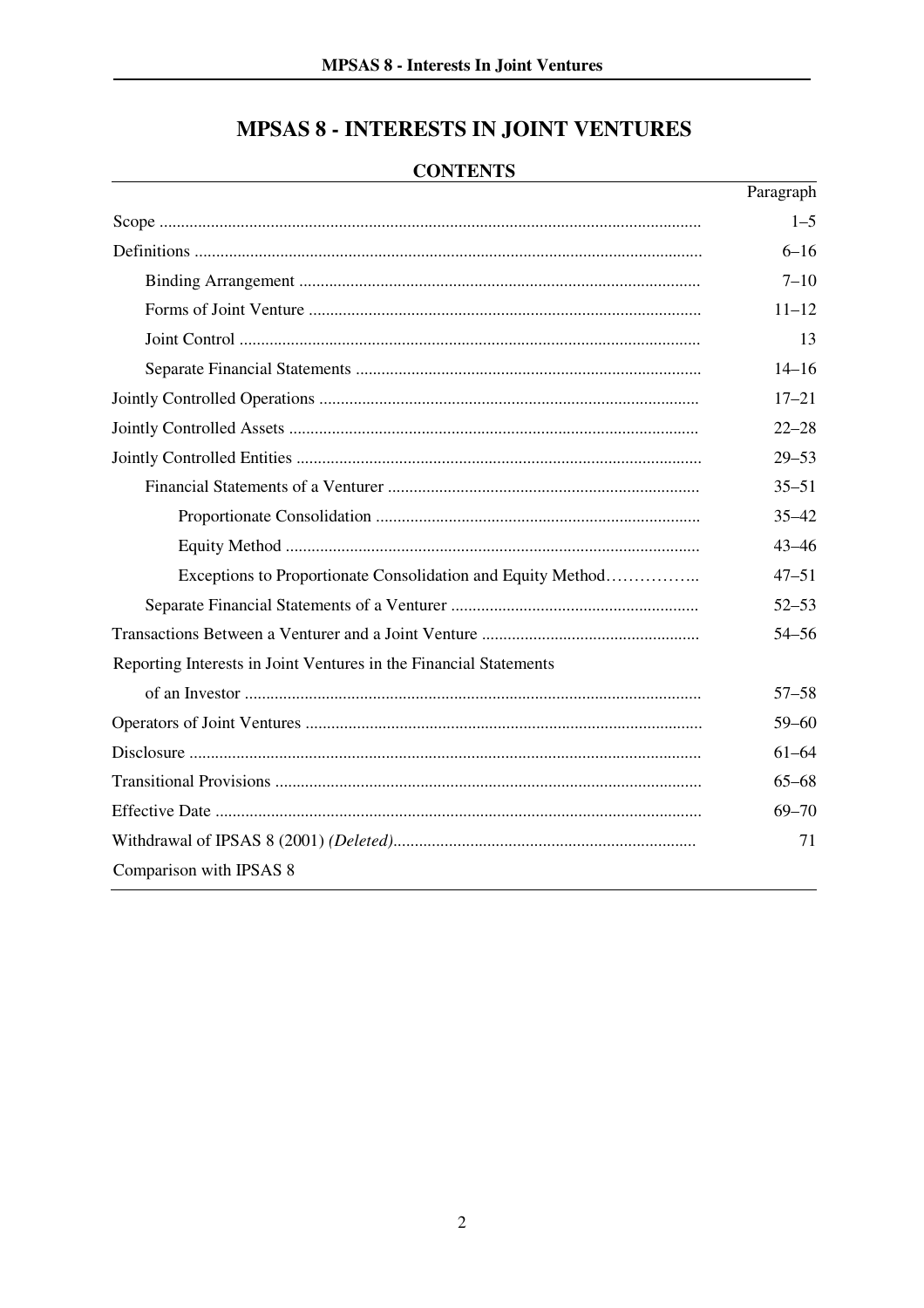$\overline{a}$ 

Malaysian Public Sector Accounting Standard (MPSAS) 8, *Interests in Joint Ventures*, is set out in paragraphs 1–71. All the paragraphs have equal authority. MPSAS 8 should be read in the context of the *Preface to Malaysian Public Sector Accounting Standards*. MPSAS 3, *Accounting Policies, Changes in Accounting Estimates and Errors*, provides a basis for selecting and applying accounting policies in the absence of explicit guidance.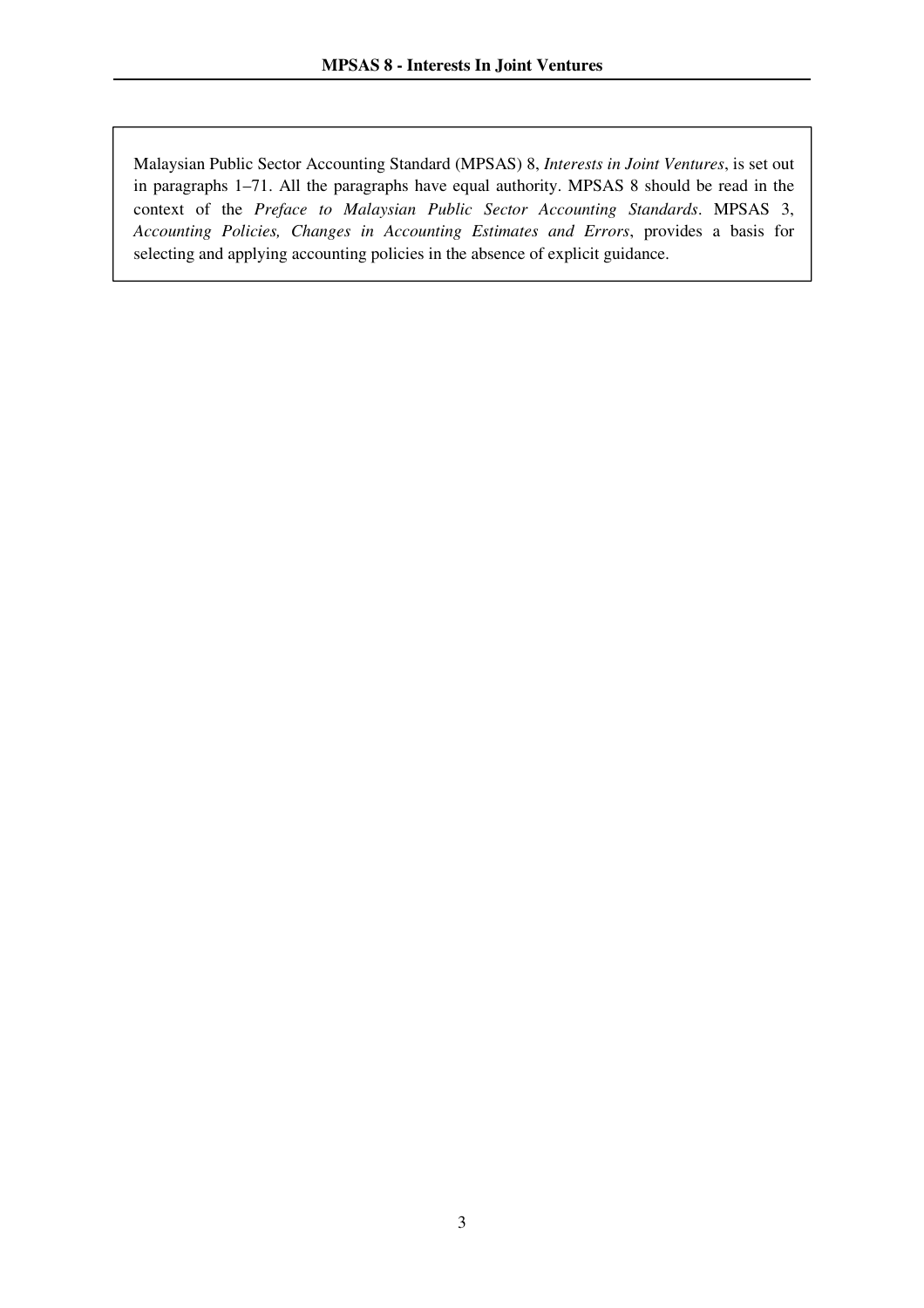## **Scope**

- 1. **An entity that prepares and presents financial statements under the accrual basis of accounting shall apply this Standard in accounting for interests in joint ventures and the reporting of joint venture assets, liabilities, revenue and expenses in the financial statements of venturers and investors, regardless of the structures or forms under which the joint venture activities take place. However, it does not apply to venturers' interests in jointly controlled entities held by:** 
	- (a) **Venture capital organizations; or**
	- (b) **Mutual funds, unit trusts and similar entities including investment linked insurance funds**

**that are measured at fair value, with changes in fair value recognized in surplus or deficit in the period of the change in accordance with MPSAS 29,** *Financial Instruments: Recognition and Measurement***. A venturer holding such an interest shall make the disclosures required by paragraphs 62 and 63.**

- 2. Guidance on recognition and measurement of interests identified in paragraph 1 that are measured at fair value, with changes in fair value recognized in surplus or deficit in the period of the change can be found in MPSAS 29.
- 3. **A venturer with an interest in a jointly controlled entity is exempted from paragraphs 35 (proportionate consolidation) and 43 (equity method) when it meets the following conditions:** 
	- (a) **There is evidence that the interest is acquired and held exclusively with a view to its disposal within twelve months from acquisition and that management is actively seeking a buyer;**
	- (b) **The exception in paragraph 16 of MPSAS 6,** *Consolidated and Separate Financial Statements* **allowing a controlling entity that also has an interest in a jointly controlled entity not to present consolidated financial statements is applicable; or**
	- (c) **All of the following apply:** 
		- (i) **The venturer is:** 
			- **A wholly-owned controlled entity and users of financial statements prepared by applying proportionate consolidation or the equity method are unlikely to exist or (if they are) their information needs are met by the controlling entity's consolidated financial statements; or**
			- **A partially-owned controlled entity of another entity and its owners, including those not otherwise entitled to vote, have been informed about, and do not object to, the venturer not applying proportionate consolidation or the equity method;**
		- (ii) **The venturer's debt or equity instruments are not traded in a public market (a**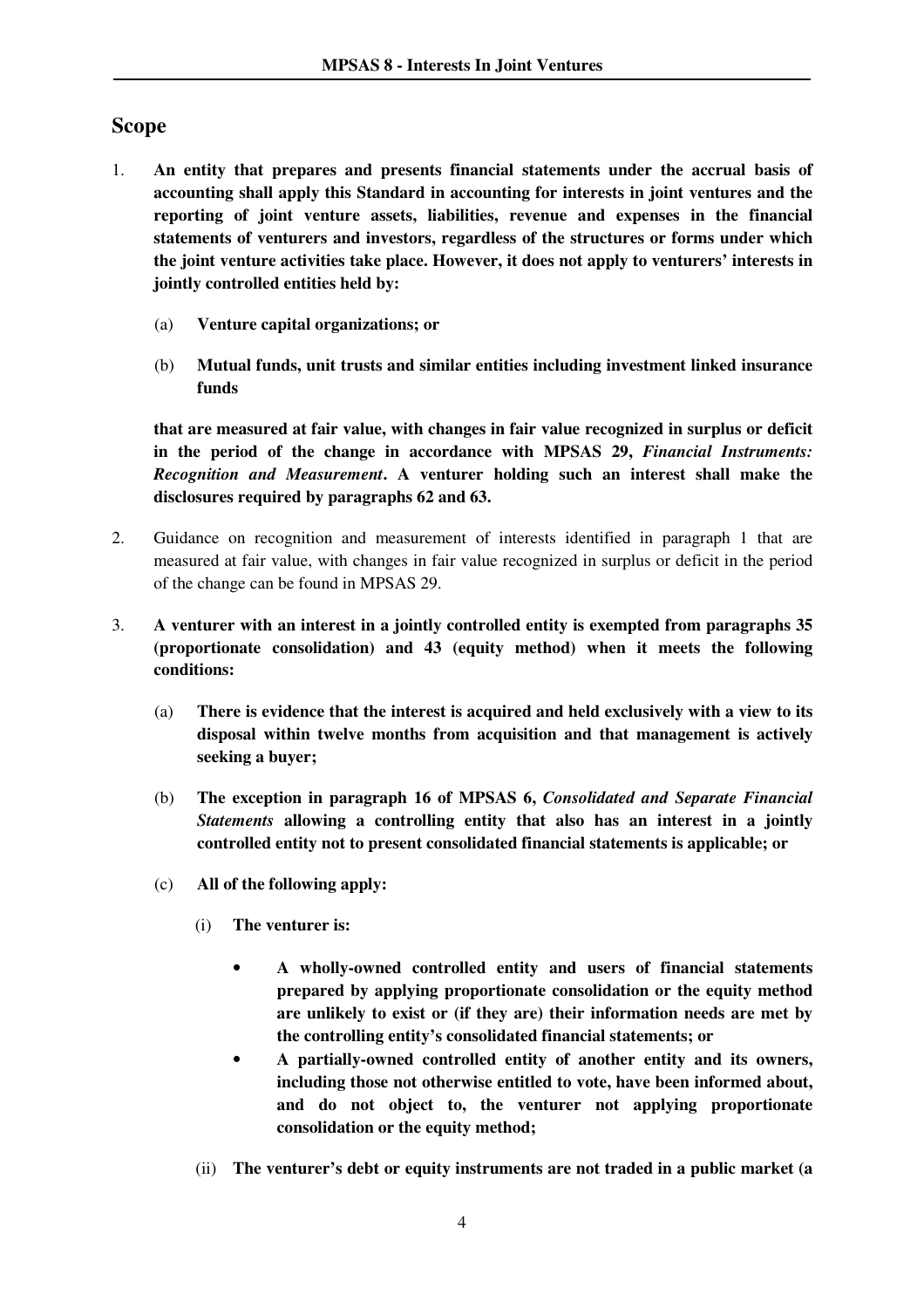**domestic or foreign stock exchange or an over-the-counter market, including local and regional markets);** 

- (iii) **The venturer neither filed, nor is it in the process of filing, its financial statements with a securities commission or other regulatory organization for the purpose of issuing any class of instruments in a public market; and**
- (iv) **The ultimate or any intermediate controlling entity of the venturer produces consolidated financial statements available for public use that comply with MPSASs.**
- 4. **This Standard applies to all public sector entities other than Government Business Enterprises (GBEs).**
- 5. *The Preface to Malaysian Public Sector Accounting Standards* issued by the Accountant General's Department explains that GBEs apply approved accounting standards issued by the Malaysian Accounting Standards Board (MASB). GBEs are defined in MPSAS 1, *Presentation of Financial Statements.*

## **Definitions**

6. **The following terms are used in this Standard with the meanings specified:** 

**The equity method (for the purpose of this Standard) is a method of accounting whereby an interest in a jointly controlled entity is initially recorded at cost, and adjusted thereafter for the post-acquisition change in the venturer's share of net assets/equity of the jointly controlled entity. The surplus or deficit of the venturer includes the venturer's share of the surplus or deficit of the jointly controlled entity.** 

**Joint control is the agreed sharing of control over an activity by a binding arrangement.** 

**Joint venture is a binding arrangement whereby two or more parties are committed to undertake an activity that is subject to joint control.** 

**Proportionate consolidation is a method of accounting whereby a venturer's share of each of the assets, liabilities, revenue and expenses of a jointly controlled entity is combined line by line with similar items in the venturer's financial statements or reported as separate line items in the venturer's financial statements.**

**Significant influence (for the purpose of this Standard) is the power to participate in the financial and operating policy decisions of an activity but is not control or joint control over those policies.**

**Venturer is a party to a joint venture and has joint control over that joint venture.**

**Terms defined in other MPSASs are used in this Standard with the same meaning as in those Standards, and are reproduced in the** *Glossary of Defined Terms* **published separately.**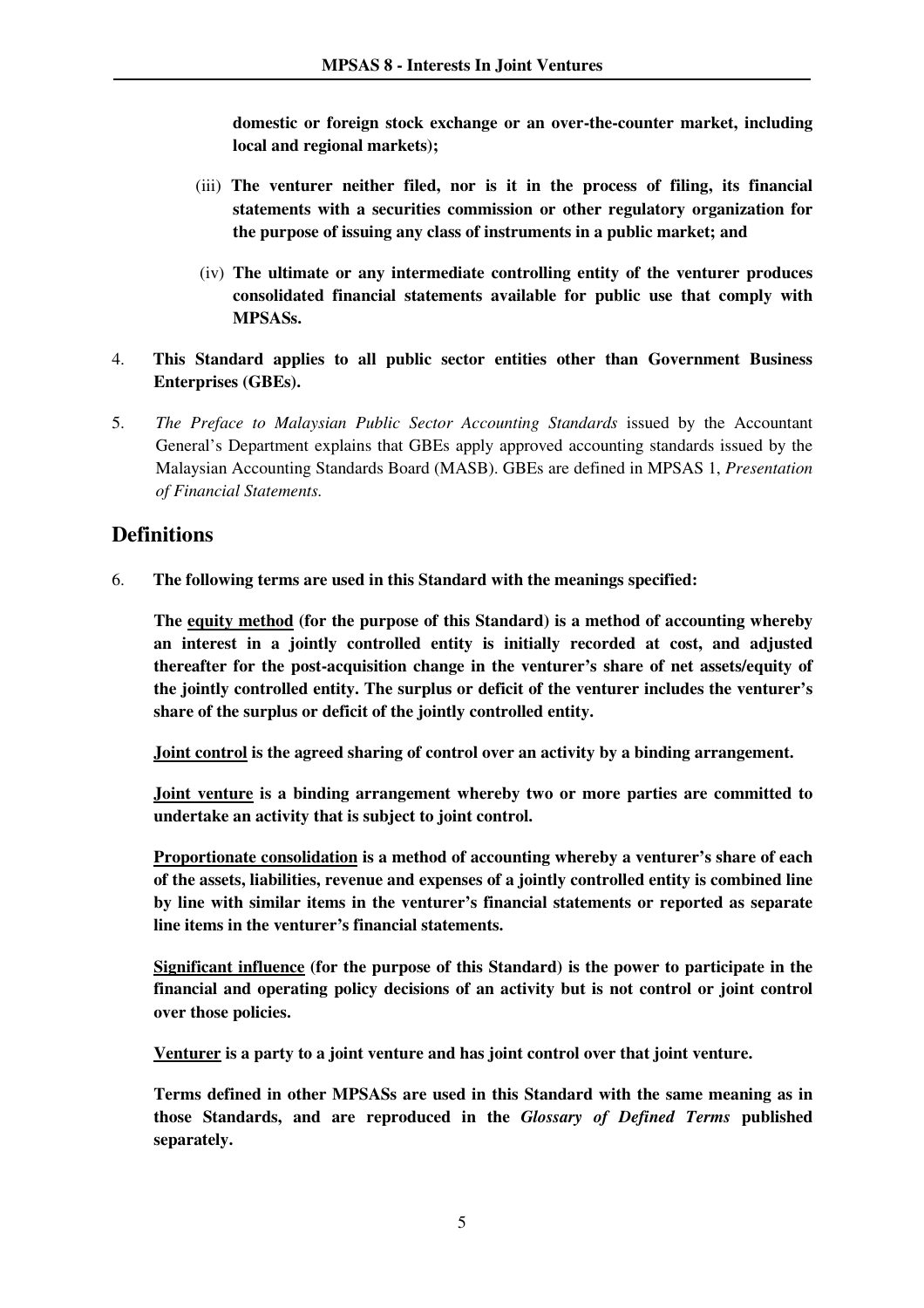#### **Binding Arrangement**

- 7. The existence of a binding arrangement distinguishes interests that involve joint control from investments in associates in which the investor has significant influence (see MPSAS 7, *Investments in Associates*). For the purposes of this Standard, an arrangement includes all binding arrangements between venturers. That is, in substance, the arrangement confers similar rights and obligations on the parties to it as if it were in the form of a contract. For instance, two government departments may enter into a formal arrangement to undertake a joint venture, but the arrangement may not constitute a legal contract because, in that jurisdiction, individual departments may not be separate legal entities with the power to contract. Activities that have no binding arrangement to establish joint control are not joint ventures for the purposes of this Standard.
- 8. A binding arrangement may be evidenced in a number of ways, for example by a contract between the venturers or minutes of discussions between the venturers. In some cases, the binding arrangement is incorporated in the enabling legislation, articles, or other by-laws of the joint venture. Whatever its form, the arrangement is usually in writing, and deals with such matters as:
	- The activity, duration and reporting obligations of the joint venture;
	- The appointment of the board of directors or equivalent governing body of the joint venture and the voting rights of the venturers;
	- Capital contributions by the venturers; and
	- The sharing by the venturers of the output, revenue, expenses, surpluses or deficits, or cash flows of the joint venture.
- 9. The binding arrangement establishes joint control over the joint venture. Such a requirement ensures that no single venturer is in a position to control the activity unilaterally. The arrangement identifies:
	- (a) those decisions in areas essential to the goals of the joint venture that require the consent of all the venturers, and
	- (b) those decisions that may require the consent of a specified majority of the venturers.
- 10. The binding arrangement may identify one venturer as the operator or manager of the joint venture. The operator does not control the joint venture but acts within the financial and operating policies that have been agreed by the venturers in accordance with the arrangement and delegated to the operator. If the operator has the power to govern the financial and operating policies of the activity, it controls the venture and the venture is a controlled entity of the operator and not a joint venture.

#### **Forms of Joint Venture**

11. Many public sector entities establish joint ventures to undertake a variety of activities. The nature of these activities ranges from commercial undertakings to provision of community services at no charge. The terms of a joint venture are set out in a contract or other binding arrangement and usually specify the initial contribution from each joint venturer and the share of revenues or other benefits (if any), and expenses of each of the joint venturers.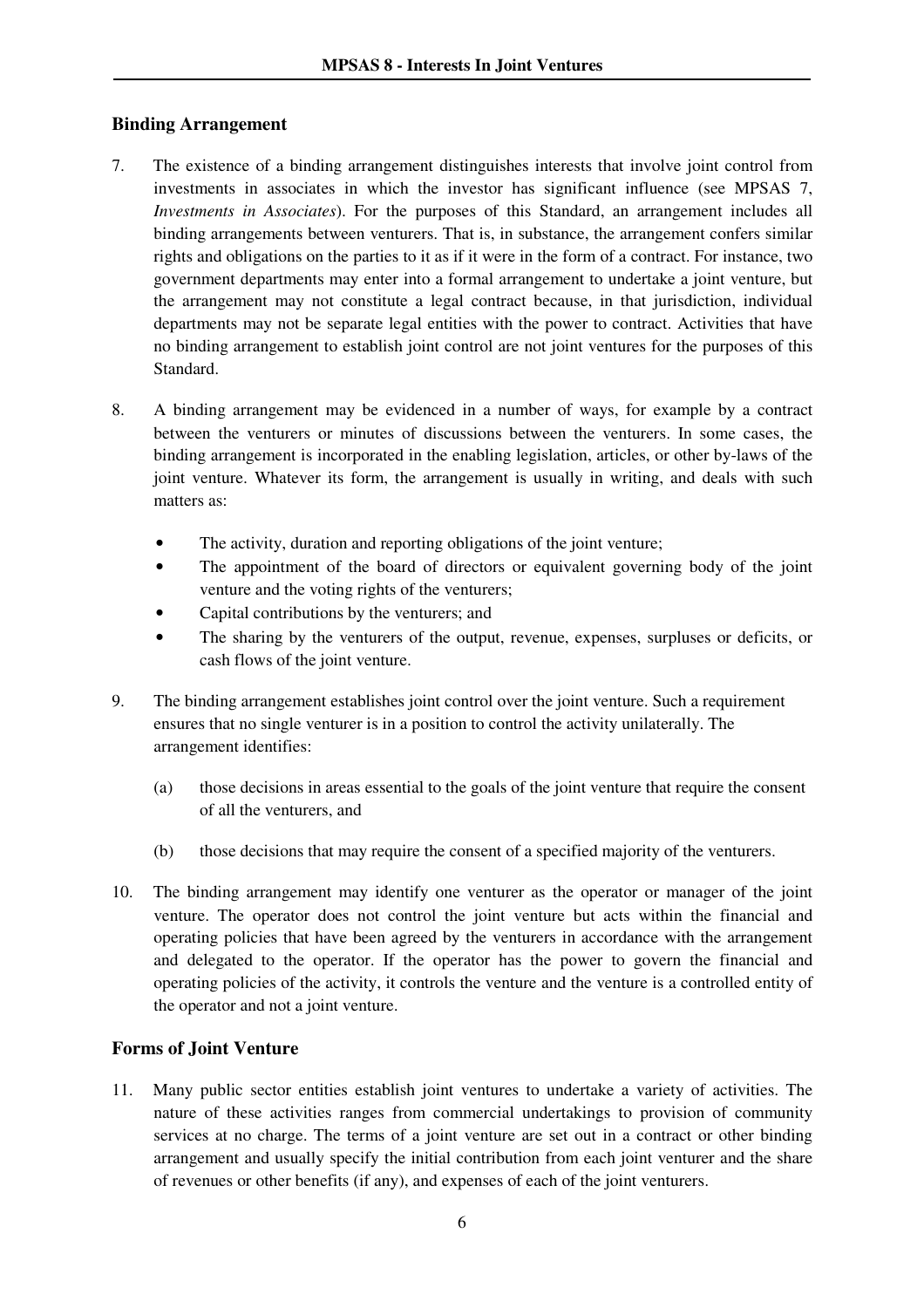- 12. Joint ventures take many different forms and structures. This Standard identifies three broad types – jointly controlled operations, jointly controlled assets, and jointly controlled entities – that are commonly described as, and meet the definition of, joint ventures. The following characteristics are common to all joint ventures:
	- (a) Two or more venturers are bound by a binding arrangement; and
	- (b) The binding arrangement establishes joint control.

#### **Joint Control**

- 13. Joint control may be precluded when a joint venture:
	- (a) is in legal reorganization or in bankruptcy,
	- (b) is subject to an administrative restructuring of government arrangements, or
	- (c) operates under severe long-term restrictions on its ability to transfer funds to the venturer.

If joint control is continuing, these events are not enough in themselves to justify not accounting for joint ventures in accordance with this Standard.

#### **Separate Financial Statements**

- 14. Neither:
	- (a) financial statements in which proportionate consolidation or the equity method is applied, nor
	- (b) financial statements of an entity that does not have a controlled entity, associate or venturer's interest in a jointly controlled entity

are separate financial statements.

- 15. Separate financial statements are:
	- (a) those presented in addition to consolidated financial statements,
	- (b) financial statements in which investments are accounted for using the equity method, and
	- (c) financial statements in which venturers' interests in joint ventures are proportionately consolidated.

Separate financial statements need not be appended to, or accompany, those statements.

- 16. Entities that are exempted in accordance with:
	- (a) paragraph 16 of MPSAS 6 from consolidation,
	- (b) paragraph 19(c) of MPSAS 7 from applying the equity method, or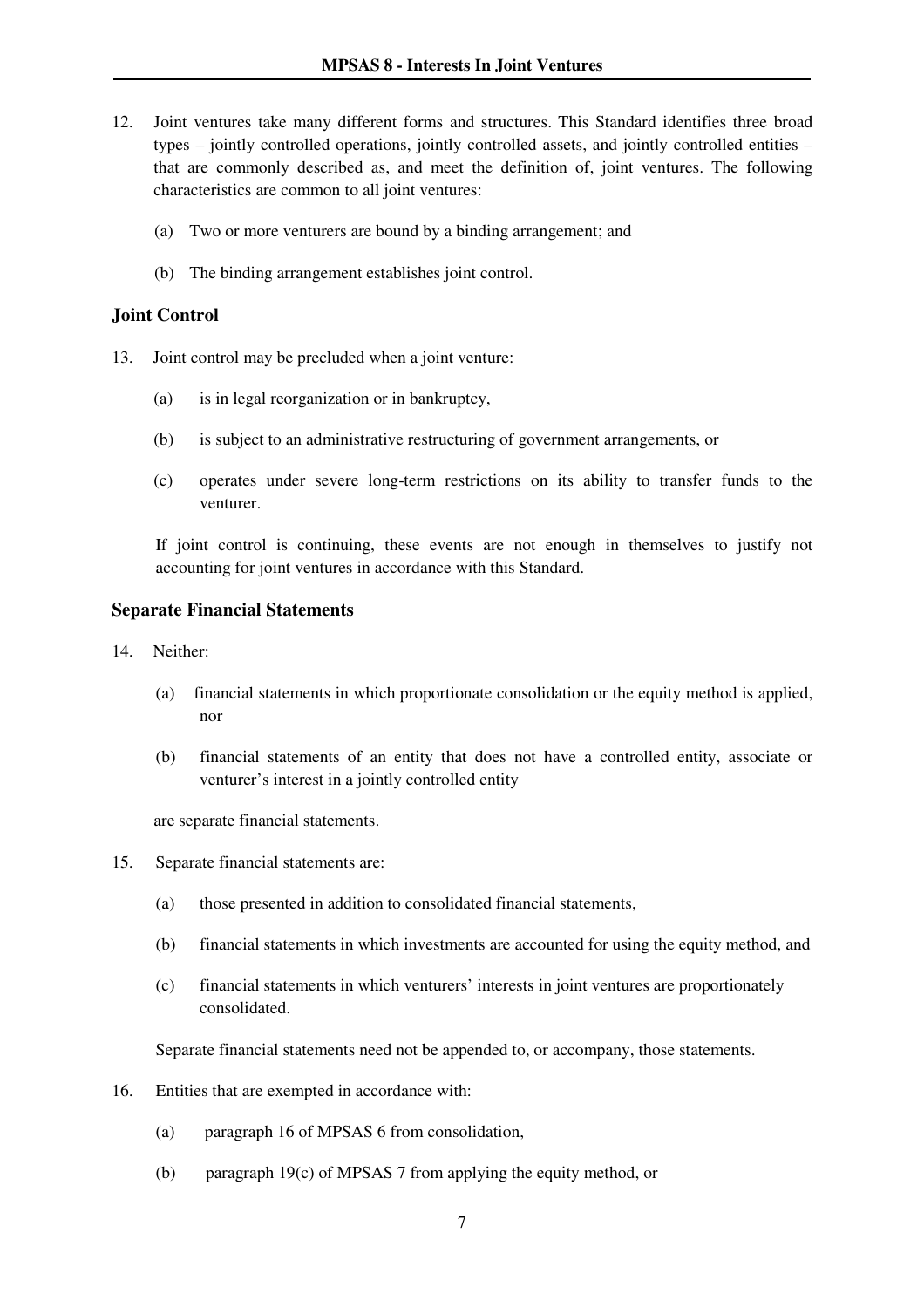(c) paragraph 3 of this Standard from applying proportionate consolidation or the equity method

may present separate financial statements as their only financial statements.

# **Jointly Controlled Operations**

- 17. The operation of some joint ventures involves the use of the assets and other resources of the venturers rather than the establishment of a corporation, partnership, or other entity, or a financial structure that is separate from the venturers themselves. Each venturer uses its own property, plant, and equipment and carries its own inventories. It also incurs its own expenses and liabilities and raises its own finances, which represent its own obligations. The joint venture activities may be carried out by the venturer's employees alongside the venturer's similar activities. The joint venture agreement usually provides a means by which the revenue from the sale or provision of the joint product or service and any expenses incurred in common are shared among the venturers.
- 18. An example of a jointly controlled operation is when two or more venturers combine their operations, resources, and expertise to manufacture, market, and distribute jointly a particular product, such as an aircraft. Different parts of the manufacturing process are carried out by each of the venturers. Each venturer bears its own costs and takes a share of the revenue from the sale of the aircraft, such share being determined in accordance with the binding arrangement. A further example is when two entities combine their operations, resources, and expertise to jointly deliver a service, such as aged care where, in accordance with an agreement, a local government offers domestic services and a local hospital offers medical care. Each venturer bears its own costs and takes a share of revenue, such as user charges and government grants, such share being determined in accordance with the binding agreement.

#### 19. **In respect of its interests in jointly controlled operations, a venturer shall recognize in its financial statements:**

- (a) **The assets that it controls and the liabilities that it incurs; and**
- (b) **The expenses that it incurs and its share of the revenue that it earns from the sale or provision of goods or services by the joint venture.**
- 20. Because the assets, liabilities, revenue (if any) and expenses are already recognized in the financial statements of the venturer, no adjustments or other consolidation procedures are required in respect of these items when the venturer presents consolidated financial statements.
- 21. Separate accounting records may not be required for the joint venture itself, and financial statements may not be prepared for the joint venture. However, the venturers may prepare management accounts so that they may assess the performance of the joint venture.

# **Jointly Controlled Assets**

22. Some joint ventures involve the joint control of, and often the joint ownership by, the venturers of one or more assets contributed to, or acquired for the purpose of, the joint venture and dedicated to the purposes of the joint venture. The assets are used to obtain benefits for the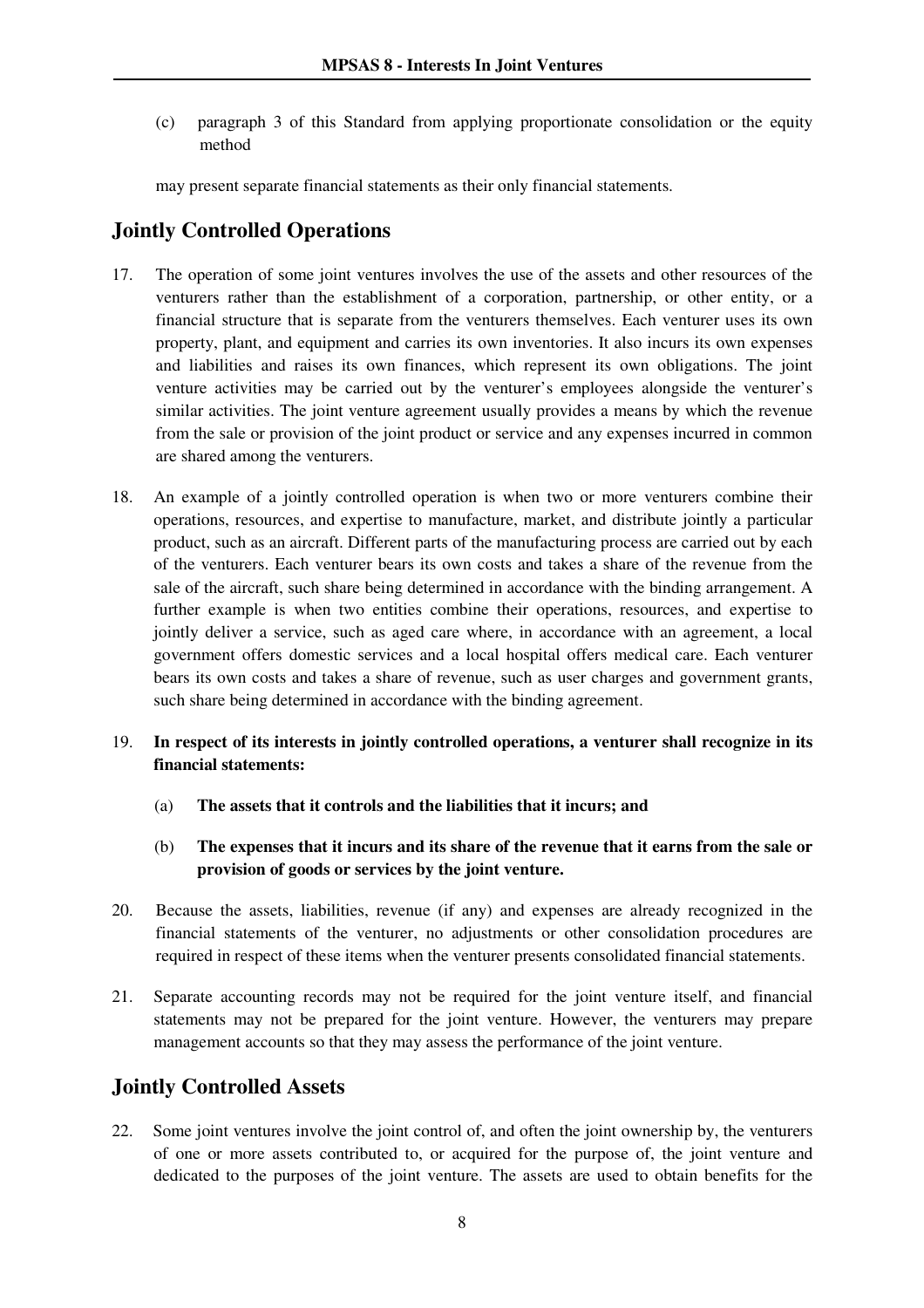venturers. Each venturer may take a share of the output from the assets, and each bears an agreed share of the expenses incurred.

- 23. These joint ventures do not involve the establishment of a corporation, partnership, or other entity, or a financial structure that is separate from the venturers themselves. Each venturer has control over its share of future economic benefits or service potential through its share of the jointly controlled asset.
- 24. Some activities in the public sector involve jointly controlled assets. For example, a local government may enter into an arrangement with a private sector corporation to construct a toll road. The road provides the citizens with improved access between the local government's industrial estate and its port facilities. The road also provides the private sector corporation with direct access between its manufacturing plant and the port. The agreement between the local authority and the private sector corporation specifies each party's share of revenues and expenses associated with the toll road. Accordingly, each venturer derives economic benefits or service potential from the jointly controlled asset, and bears an agreed proportion of the costs of operating the road. Similarly, many activities in the oil, gas, and mineral extraction industries involve jointly controlled assets. For example, a number of oil production companies may jointly control and operate an oil pipeline. Each venturer uses the pipeline to transport its own product, in return for which it bears an agreed proportion of the expenses of operating the pipeline. Another example of a jointly controlled asset is when two entities jointly control a property, each taking a share of the rents received and bearing a share of the expenses.
- 25. **In respect of its interest in jointly controlled assets, a venturer shall recognize in its financial statements:**
	- (a) **Its share of the jointly controlled assets, classified according to the nature of the assets;**
	- (b) **Any liabilities that it has incurred;**
	- (c) **Its share of any liabilities incurred jointly with the other venturers in relation to the joint venture;**
	- (d) **Any revenue from the sale or use of its share of the output of the joint venture, together with its share of any expenses incurred by the joint venture; and**
	- (e) **Any expenses that it has incurred in respect of its interest in the joint venture.**
- 26. In respect of its interest in jointly controlled assets, each venturer includes in its accounting records and recognizes in its financial statements:
	- (a) Its share of the jointly controlled assets, classified according to the nature of the assets rather than as an investment. For example, a share of a jointly controlled road is classified as property, plant, and equipment;
	- (b) Any liabilities that it has incurred, for example those incurred in financing its share of the assets;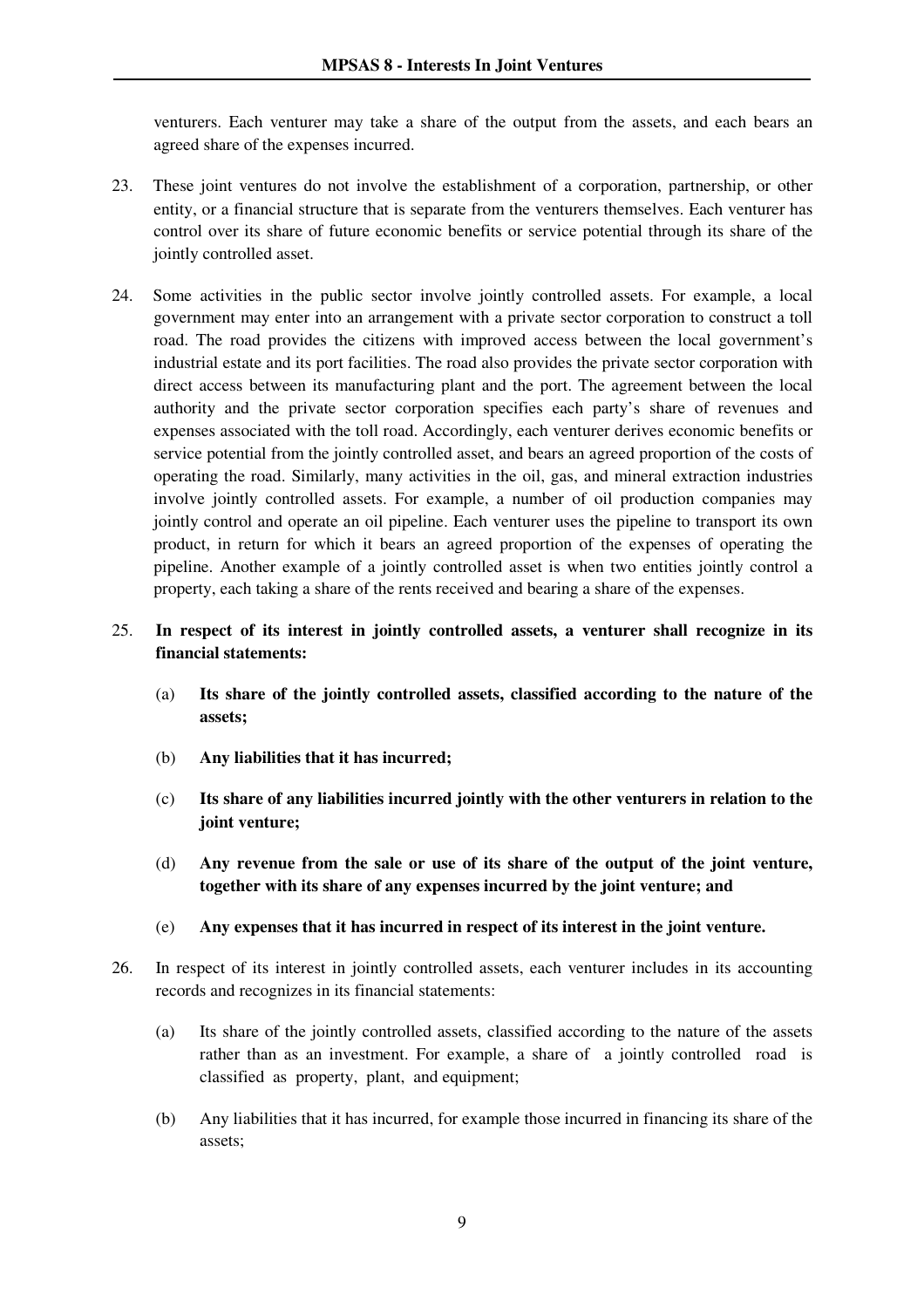- (c) Its share of any liabilities incurred jointly with other venturers in relation to the joint venture;
- (d) Any revenue from the sale or use of its share of the output of the joint venture, together with its share of any expenses incurred by the joint venture; and
- (e) Any expenses that it has incurred in respect of its interest in the joint venture, for example those related to financing the venturer's interest in the assets and selling its share of the output.
- 27. Because the assets, liabilities, revenue, and expenses are recognized in the financial statements of the venturer, no adjustments or other consolidation procedures are required in respect of these items when the venturer presents consolidated financial statements.
- 28. The treatment of jointly controlled assets reflects the substance and economic reality and, usually, the legal form of the joint venture. Separate accounting records for the joint venture itself may be limited to those expenses incurred in common by the venturers and ultimately borne by the venturers according to their agreed shares. Financial statements may not be prepared for the joint venture, although the venturers may prepare management accounts so that they may assess the performance of the joint venture.

# **Jointly Controlled Entities**

- 29. A jointly controlled entity is a joint venture that involves the establishment of a corporation, partnership or other entity in which each venturer has an interest. The entity operates in the same way as other entities, except that a binding arrangement between the venturers establishes joint control over the activity of the entity.
- 30. A jointly controlled entity controls the assets of the joint venture, incurs liabilities and expenses and earns revenue. It may enter into contracts in its own name and raise finance for the purposes of the joint venture activity. Each venturer is entitled to a share of the surpluses of the jointly controlled entity, although some jointly controlled entities also involve a sharing of the output of the joint venture.
- 31. A common example of a jointly controlled entity is when two entities combine their activities in a particular line of service delivery by transferring the relevant assets and liabilities into a jointly controlled entity. Another example arises when an entity commences a business in a foreign country in conjunction with a government or other agency in that country, by establishing a separate entity that is jointly controlled by the entity and the government or agency in the foreign country.
- 32. Many jointly controlled entities are similar in substance to those joint ventures referred to as jointly controlled operations or jointly controlled assets. For example, the venturers may transfer a jointly controlled asset, such as a road, into a jointly controlled entity, for tax or other reasons. Similarly, the venturers may contribute to a jointly controlled entity assets that will be operated jointly. Some jointly controlled operations also involve the establishment of a jointly controlled entity to deal with particular aspects of the activity, for example, the design, marketing, distribution, or after-sales service of the product.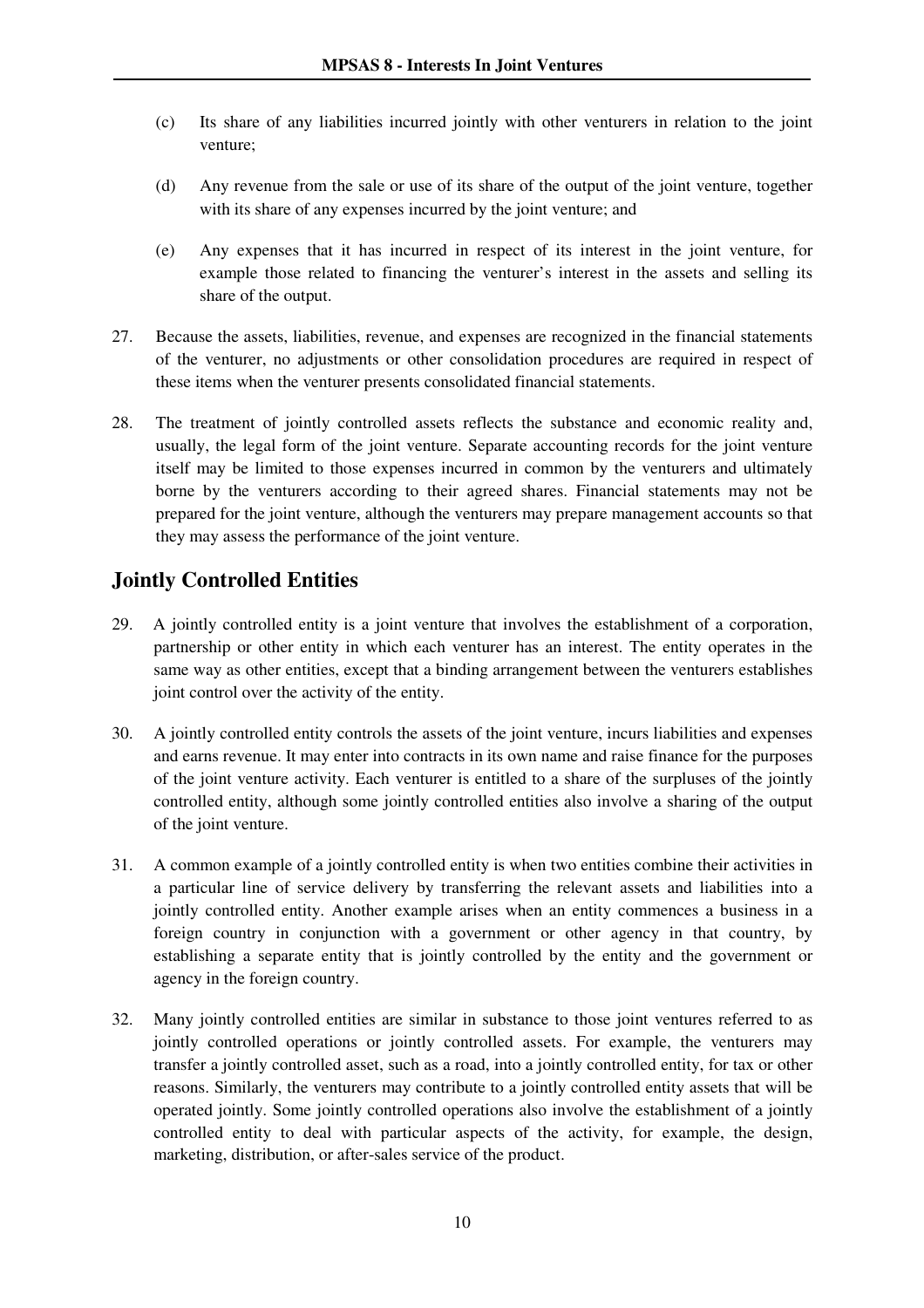- 33. A jointly controlled entity maintains its own accounting records and prepares and presents financial statements in the same way as other entities in conformity with MPSASs, or other accounting standards if appropriate.
- 34. Each venturer usually contributes cash or other resources to the jointly controlled entity. These contributions are included in the accounting records of the venturer and recognized in its financial statements as an investment in the jointly controlled entity.

#### **Financial S**t**atements of a Venturer**

#### *Proportionate Consolidation*

- 35. **A venturer shall recognize its interest in a jointly controlled entity using proportionate consolidation or the alternative method described in paragraph 43. When proportionate consolidation is used, one of the two reporting formats identified below shall be used.**
- 36. A venturer recognizes its interest in a jointly controlled entity using one of the two reporting formats for proportionate consolidation, irrespective of:
	- (a) whether it also has investments in controlled entities, or
	- (b) whether it describes its financial statements as consolidated financial statements.
- 37. When recognizing an interest in a jointly controlled entity, it is essential that a venturer reflects the substance and economic reality of the arrangement, rather than the joint venture's particular structure or form. In a jointly controlled entity, a venturer has control over its share of future economic benefits or service potential through its share of the assets and liabilities of the venture. This substance and economic reality are reflected in the consolidated financial statements of the venturer when the venturer recognizes its interests in the assets, liabilities, revenue, and expenses of the jointly controlled entity by using one of the two reporting formats for proportionate consolidation described in paragraph 39.
- 38. The application of proportionate consolidation means that the statement of financial position of the venturer includes its share of the assets that it controls jointly and its share of the liabilities for which it is jointly responsible. The statement of financial performance of the venturer includes its share of the revenue and expenses of the jointly controlled entity. Many of the procedures appropriate for the application of proportionate consolidation are similar to the procedures for the consolidation of investments in controlled entities, which are set out in MPSAS 6.
- 39. Different reporting formats may be used to give effect to proportionate consolidation. The venturer may combine its share of each of the assets, liabilities, revenue, and expenses of the jointly controlled entity with the similar items, line by line, in its financial statements. For example, it may combine its share of the jointly controlled entity's inventory with its inventory, and its share of the jointly controlled entity's property, plant, and equipment with its property, plant, and equipment. Alternatively, the venturer may include separate line items for its share of the assets, liabilities, revenue, and expenses of the jointly controlled entity in its financial statements. For example, it may show its share of a current asset of the jointly controlled entity separately as part of its current assets; it may show its share of the property, plant and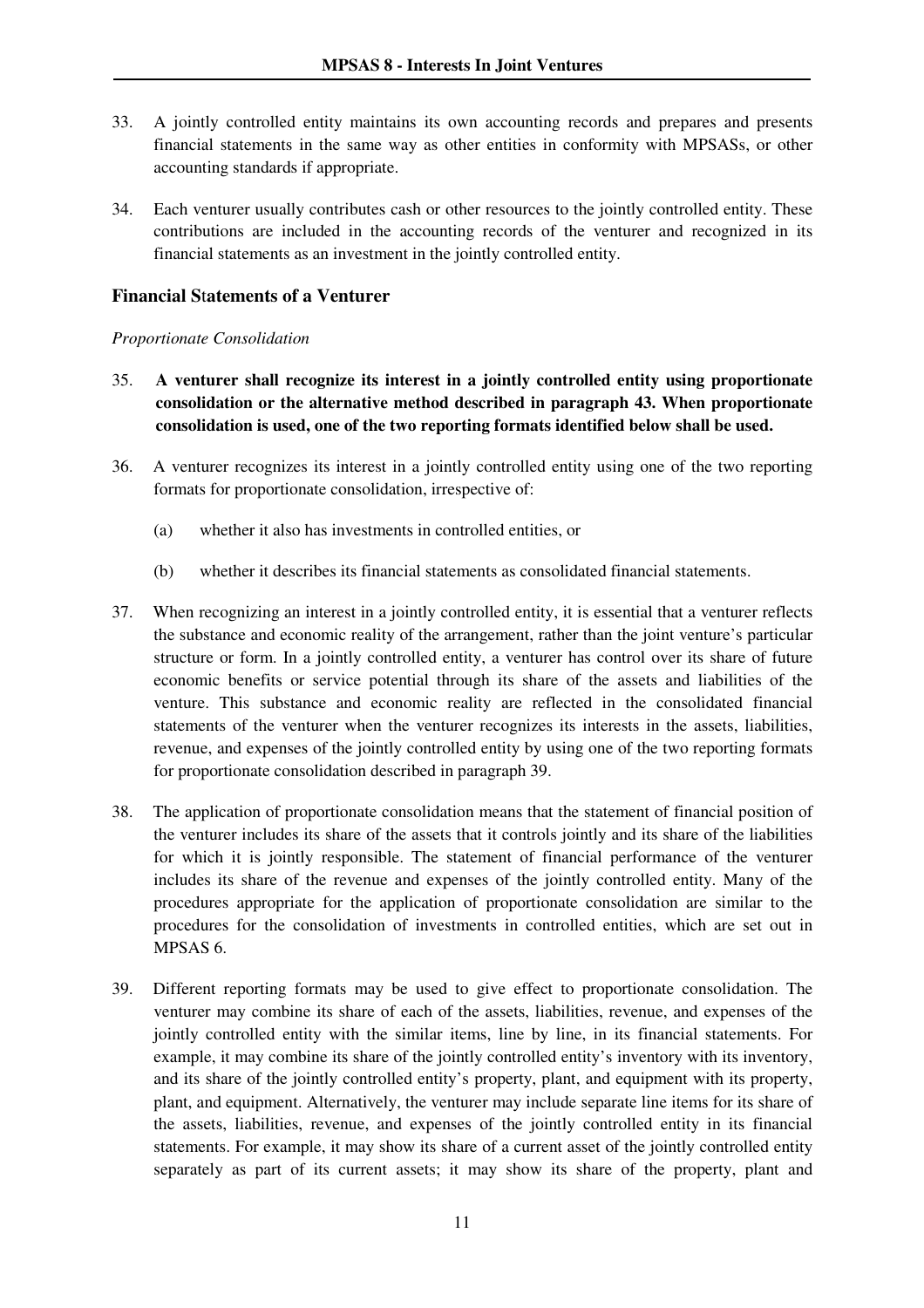equipment of the jointly controlled entity separately as part of its property, plant, and equipment. Both these reporting formats result in the reporting of identical amounts of surplus or deficit and of each major classification of assets, liabilities, revenue, and expenses; both formats are acceptable for the purposes of this Standard.

- 40. Whichever format is used to give effect to proportionate consolidation, it is inappropriate to offset:
	- (a) any assets or liabilities by the deduction of other liabilities or assets, or
	- (b) any revenue or expenses by the deduction of other expenses or revenue

unless a legal right of set-off exists and the offsetting represents the expectation as to the realization of the asset or the settlement of the liability.

#### 41. **A venturer shall discontinue the use of proportionate consolidation from the date on which it ceases to have joint control over a jointly controlled entity.**

42. A venturer discontinues the use of proportionate consolidation from the date on which it ceases to share in the control of a jointly controlled entity. This may happen, for example, when the venturer disposes of its interest, or when such external restrictions are placed on the jointly controlled entity that the venturer no longer has joint control.

#### *Equity Method*

- 43. **As an alternative to proportionate consolidation described in paragraph 35, a venturer shall recognize its interest in a jointly controlled entity using the equity method.**
- 44. A venturer recognizes its interest in a jointly controlled entity using the equity method irrespective of whether it also has investments in controlled entities or whether it describes its financial statements as consolidated financial statements.
- 45. Some venturers recognize their interests in jointly controlled entities using the equity method, as described in MPSAS 7. The use of the equity method is supported:
	- (a) by those who argue that it is inappropriate to combine controlled items with jointly controlled items, and
	- (b) by those who believe that venturers have significant influence, rather than joint control, in a jointly controlled entity.

This Standard does not recommend the use of the equity method because proportionate consolidation better reflects the substance and economic reality of a venturer's interest in a jointly controlled entity, that is to say, control over the venturer's share of the future economic benefits or service potential. Nevertheless, this Standard permits the use of the equity method, as an alternative treatment, when recognizing interests in jointly controlled entities.

#### 46. **A venturer shall discontinue the use of the equity method from the date on which it ceases to have joint control over, or have significant influence in, a jointly controlled entity.**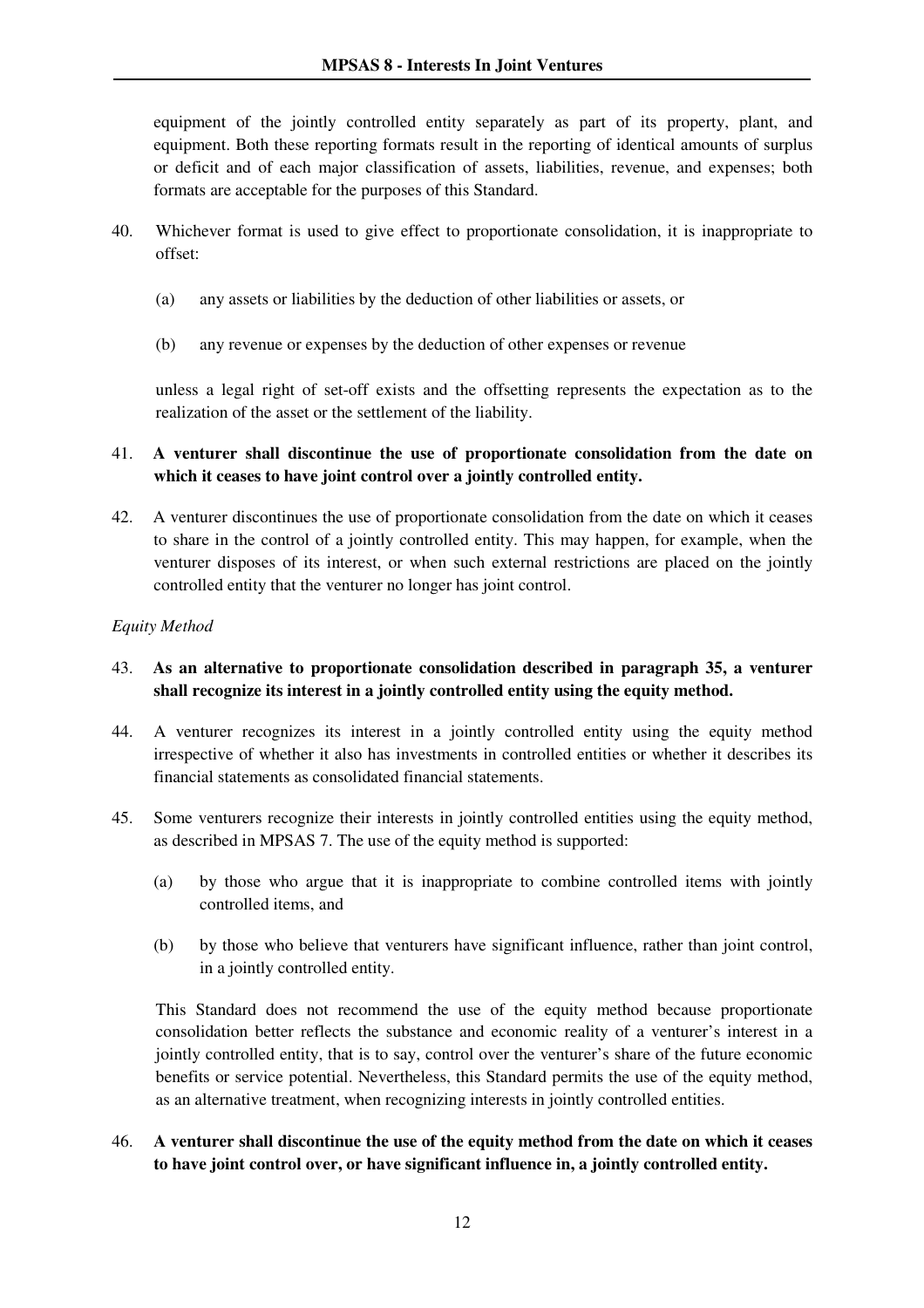#### *Exceptions to Proportionate Consolidation and Equity Method*

- 47. **Interests in jointly controlled entities for which there is evidence that the interest is acquired and held exclusively with a view to its disposal within twelve months from acquisition, and that management is actively seeking a buyer, as set out in paragraph 3(a), shall be classified as held for trading and accounted for in accordance with MPSAS 29.**
- 48. Guidance on the recognition and measurement of financial instruments dealt with in paragraph 47 can be found in MPSAS 29.
- 49. When, in accordance with paragraphs 3(a) and 47, an interest in a jointly controlled entity previously accounted for as a held for trading financial instrument is not disposed of within twelve months, it shall be accounted for using proportionate consolidation or the equity method as from the date of acquisition. (Guidance on the meaning of the date of acquisition can be found in the relevant international or national accounting standard dealing with business combinations.) Financial statements for the periods since acquisition shall be restated.
- 50. Exceptionally, a venturer may have found a buyer for an interest described in paragraphs 3(a) and 47, but may not have completed the sale within twelve months of acquisition because of the need for approval by regulators or others. The venturer is not required to apply proportionate consolidation or the equity method to an interest in a jointly controlled entity if (a) the sale is in process at the reporting date, and (b) there is no reason to believe that it will not be completed shortly after the reporting date.
- 51. **From the date on which a jointly controlled entity becomes a controlled entity of a venturer, the venturer shall account for its interest in accordance with MPSAS 6. From the date on which a jointly controlled entity becomes an associate of a venturer, the venturer shall account for its interest in accordance with MPSAS 7.**

#### **Separate Financial Statements of a Venturer**

- 52. **An interest in a jointly controlled entity shall be accounted for in a venturer's separate financial statements in accordance with paragraphs 58−64 of MPSAS 6.**
- 53. This Standard does not mandate which entities produce separate financial statements available for public use.

### **Transactions between a Venturer and a Joint Venture**

- 54. **When a venturer contributes or sells assets to a joint venture, recognition of any portion of a gain or loss from the transaction shall reflect the substance of the transaction. While the assets are retained by the joint venture, and provided the venturer has transferred the significant risks and rewards of ownership, the venturer shall recognize only that portion of the gain or loss that is attributable to the interests of the other venturers. The venturer shall recognize the full amount of any loss when the contribution or sale provides evidence of a reduction in the net realizable value of current assets or an impairment loss.**
- 55. **When a venturer purchases assets from a joint venture, the venturer shall not recognize its share of the gains of the joint venture from the transaction until it resells the assets to**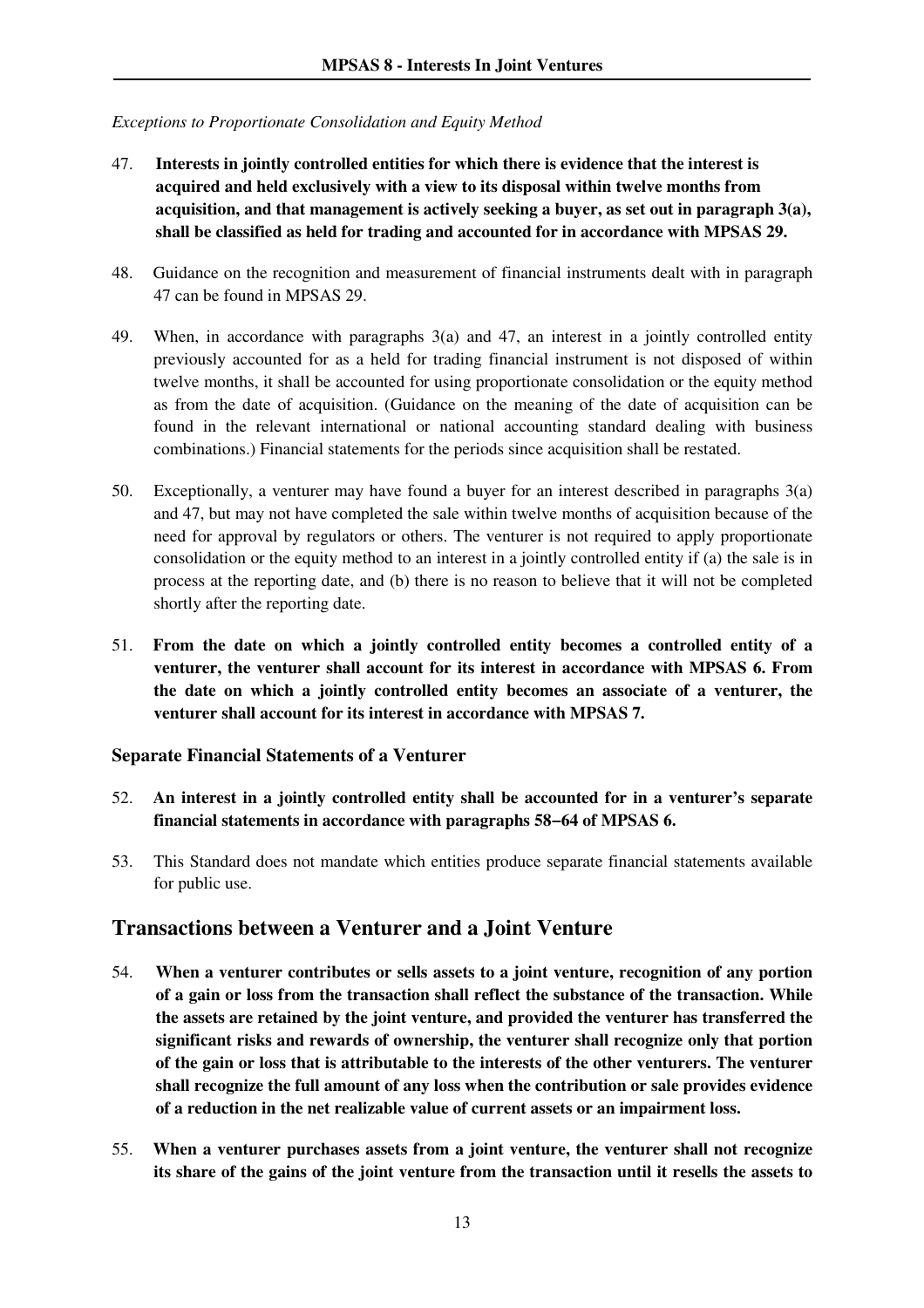**an independent party. A venturer shall recognize its share of the losses resulting from these transactions in the same way as gains, except that losses shall be recognized immediately when they represent a reduction in the net realizable value of current assets or an impairment loss.** 

56. To assess whether a transaction between a venturer and a joint venture provides evidence of impairment of an asset, the venturer determines the recoverable amount or recoverable service amount of the assets in accordance with MPSAS 21, *Impairment of Non-Cash-Generating Assets*, or MPSAS 26, *Impairment of Cash-Generating Assets*, as appropriate. In determining value in use of a cash-generating asset, the venturer estimates future cash flows from the asset on the basis of continuing use of the asset and its ultimate disposal by the joint venture. In determining value in use of a non-cash-generating asset, the venturer estimates the present value of the remaining service potential of the asset using the approaches specified in MPSAS 21.

# **Reporting Interests in Joint Ventures in the Financial Statements of an Investor**

- 57. **An investor in a joint venture that does not have joint control, but does have significant influence, shall account for its interest in a joint venture in accordance with MPSAS 7.**
- 58. Guidance on accounting for interests in joint ventures where an investor does not have joint control or significant influence can be found in MPSAS 29.

## **Operators of Joint Ventures**

- 59. **Operators or managers of a joint venture shall account for any fees in accordance with MPSAS 9,** *Revenue from Exchange Transactions***.**
- 60. One or more venturers may act as the operator or manager of a joint venture. Operators are usually paid a management fee for such duties. The fees are accounted for by the joint venture as an expense.

### **Disclosure**

- 61. **A venturer shall disclose:** 
	- (a) **The aggregate amount of the following contingent liabilities, unless the possibility of any outflow in settlement is remote, separately from the amount of other contingent liabilities:** 
		- (i) **Any contingent liabilities that the venturer has incurred in relation to its interests in joint ventures, and its share in each of the contingent liabilities that have been incurred jointly with other venturers;**
		- (ii) **Its share of the contingent liabilities of the joint ventures themselves for which it is contingently liable; and**
		- (iii) **Those contingent liabilities that arise because the venturer is contingently liable for the liabilities of the other venturers of a joint venture; and**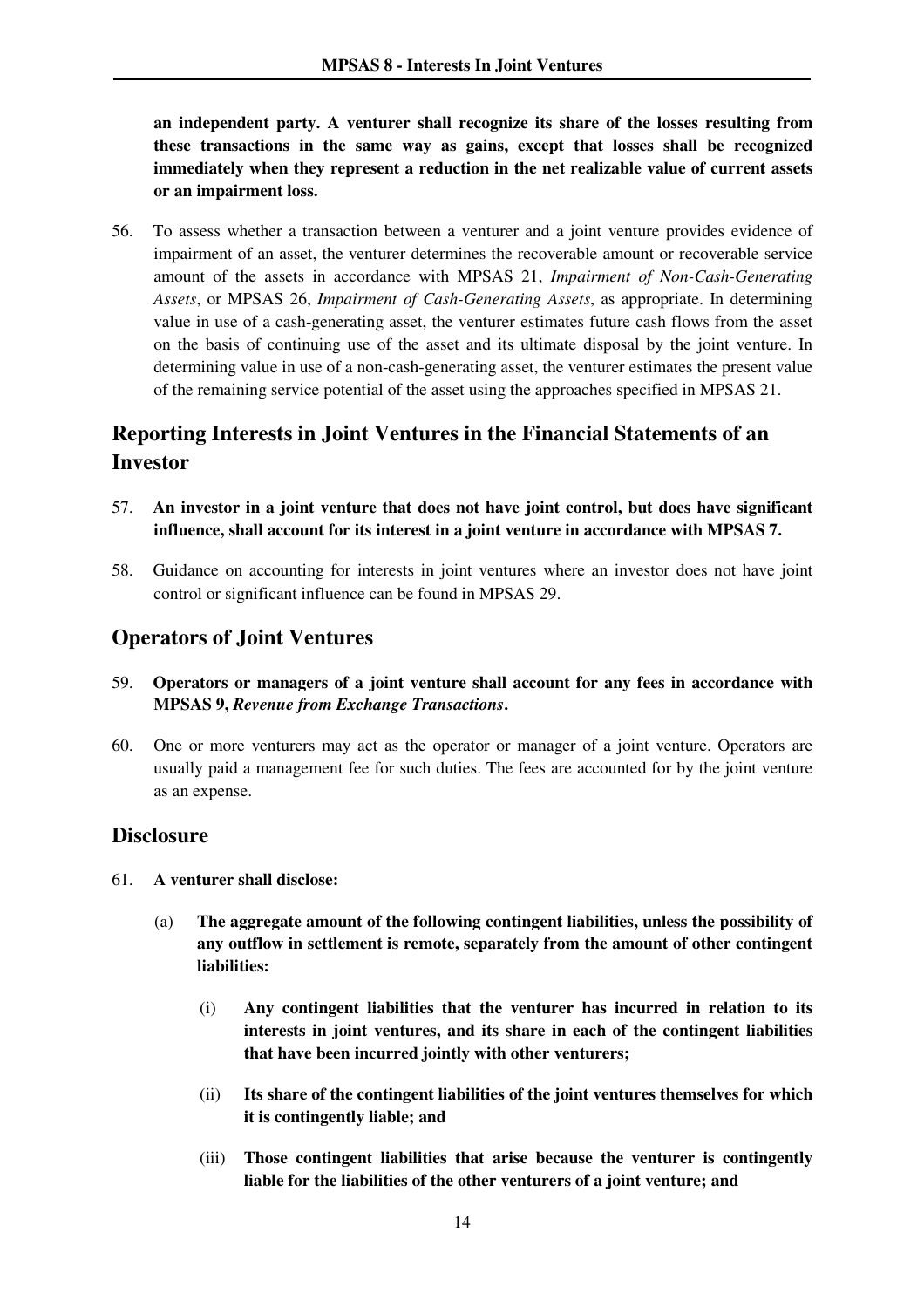- (b) **A brief description of the following contingent assets and, where practicable, an estimate of their financial effect, where an inflow of economic benefits or service potential is probable:** 
	- (i) **Any contingent assets of the venturer arising in relation to its interests in joint ventures and its share in each of the contingent assets that have arisen jointly with other venturers; and**
	- (ii) **Its share of the contingent assets of the joint ventures themselves.**
- 62. **A venturer shall disclose the aggregate amount of the following commitments in respect of its interests in joint ventures separately from other commitments:** 
	- (a) **Any capital commitments of the venturer in relation to its interests in joint ventures and its share in the capital commitments that have been incurred jointly with other venturers; and**
	- (b) **Its share of the capital commitments of the joint ventures themselves.**
- 63. **A venturer shall disclose a listing and description of interests in significant joint ventures and the proportion of ownership interest held in jointly controlled entities. A venturer that recognizes its interests in jointly controlled entities using the line-by-line reporting format for proportionate consolidation or the equity method shall disclose the aggregate amounts of each of current assets, non-current assets, current liabilities, non-current liabilities, revenue, and expenses related to its interest in joint ventures.**
- 64. **A venturer shall disclose the method it uses to recognize its interests in jointly controlled entities.**

# **Transitional Provisions**

- 65. **Where the proportionate consolidation treatment set out in this Standard is adopted, venturers are not required to eliminate balances and transactions between themselves, their controlled entities, and entities that they jointly control for reporting periods beginning on a date within three years following the date of first adoption of accrual accounting in accordance with MPSASs.**
- 66. Entities that adopt accrual accounting for the first time in accordance with MPSASs may have many controlled and jointly controlled entities, with a significant number of transactions between these entities. Accordingly, it may initially be difficult to identify all the transactions and balances that need to be eliminated for the purpose of preparing the financial statements. For this reason, paragraph 65 provides temporary relief from eliminating, in full, balances and transactions between entities and their jointly controlled entities.
- 67. **Where entities apply the transitional provision in paragraph 65, they shall disclose the fact that not all inter-entity balances and transactions have been eliminated.**
- 68. *(Deleted).*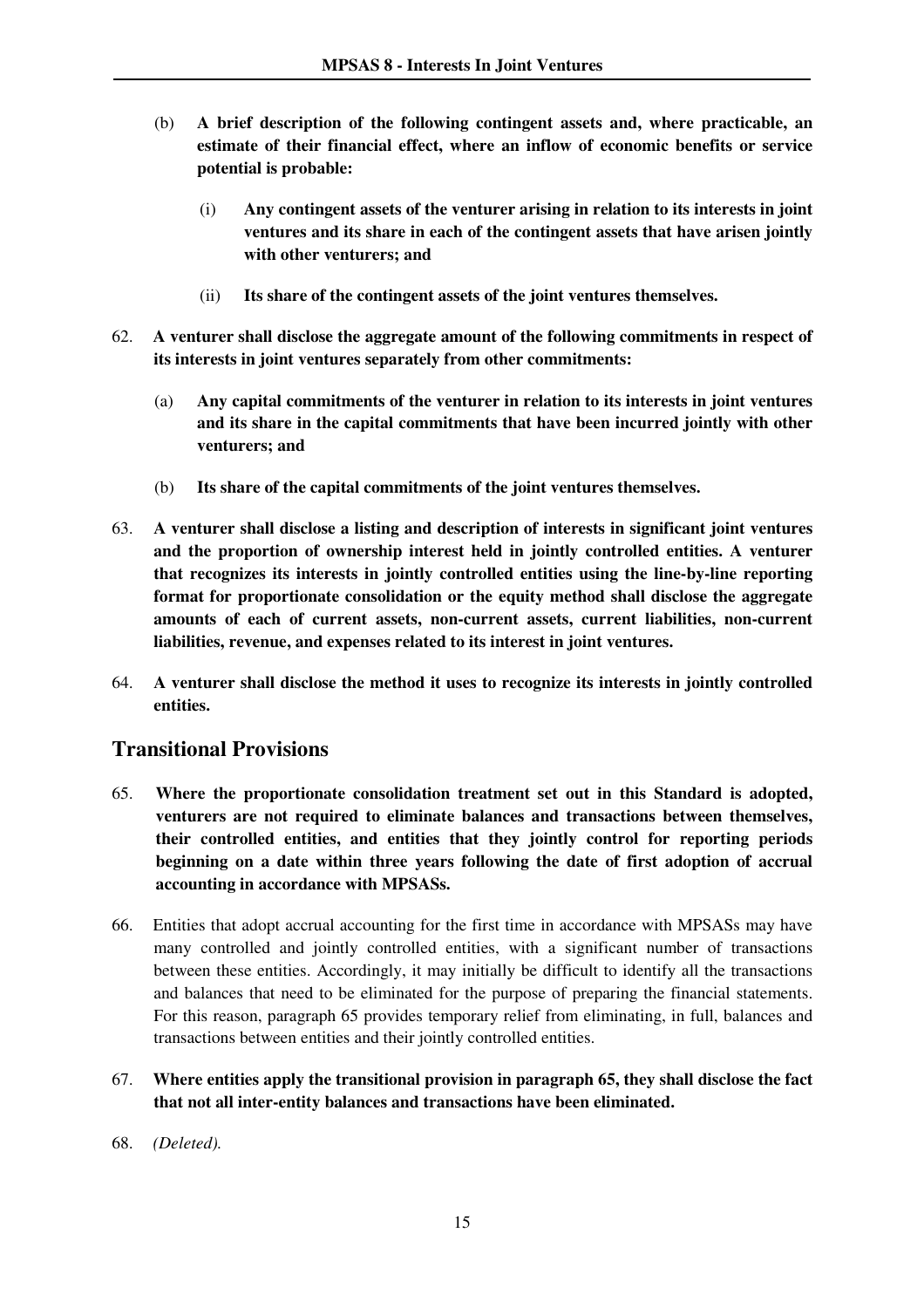# **Effective Date**

- 69. **An entity shall apply this Standard for annual financial statements covering periods beginning on or after January 1, 2017. Earlier application is encouraged. If an entity applies this Standard for a period beginning before January 1, 2017, it shall disclose that fact.**
- 69A. *(Deleted).*
- 70. When an entity adopts the accrual basis of accounting as defined by MPSASs for financial reporting purposes subsequent to this effective date, this Standard applies to the entity's annual financial statements covering periods beginning on or after the date of adoption.

#### **Withdrawal of IPSAS 8 (2000)**

71. *(Deleted)*